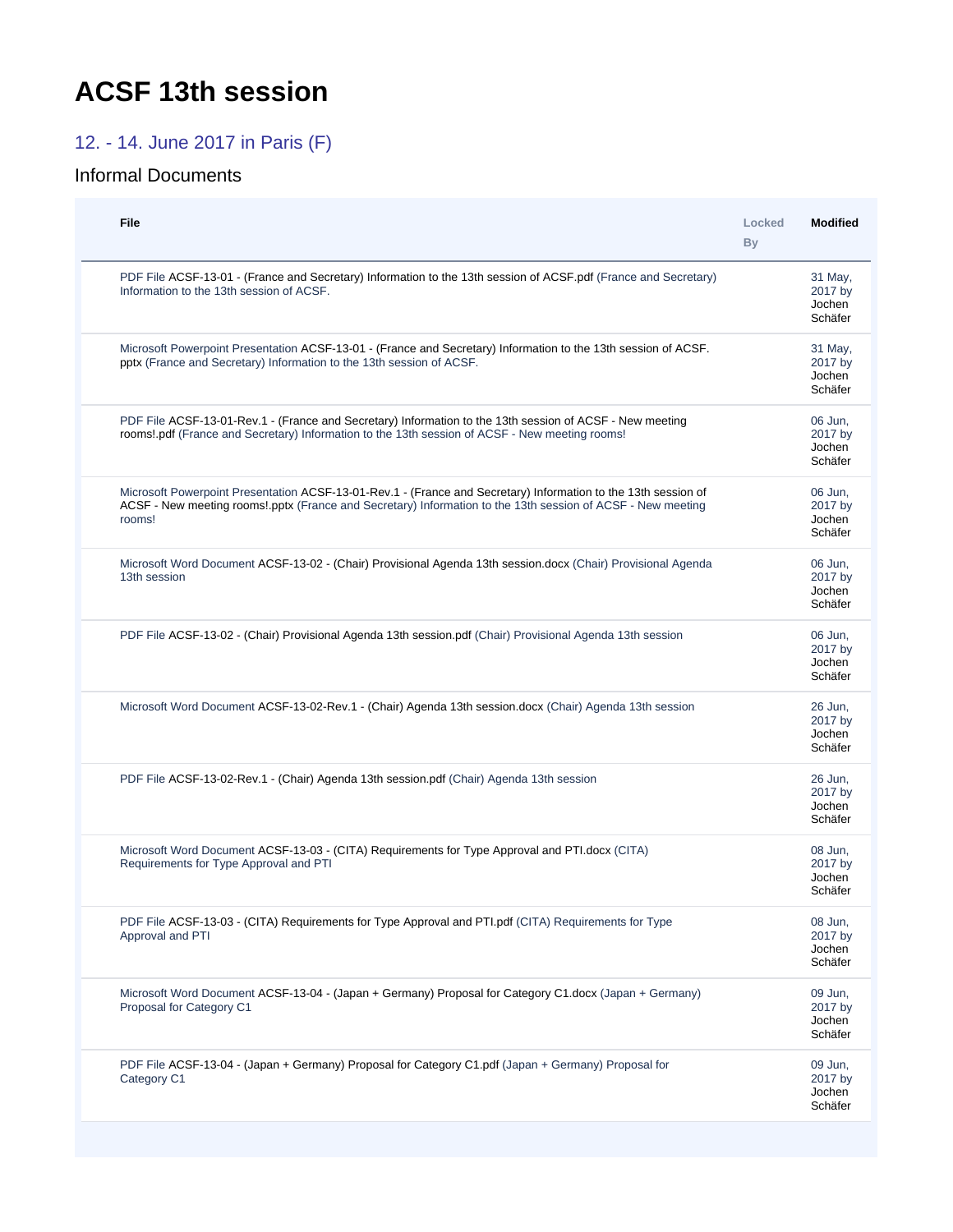|    | Microsoft Word Document ACSF-13-05 - (Japan) Proposal for Category C1.docx (Japan) Proposal for Category C1                                                                                                                                                     | 09 Jun,<br>2017 by<br>Jochen<br>Schäfer   |
|----|-----------------------------------------------------------------------------------------------------------------------------------------------------------------------------------------------------------------------------------------------------------------|-------------------------------------------|
|    | PDF File ACSF-13-05 - (Japan) Proposal for Category C1.pdf (Japan) Proposal for Category C1                                                                                                                                                                     | 09 Jun.<br>2017 by<br>Jochen<br>Schäfer   |
| C1 | PDF File ACSF-13-06 - (Republic of Korea) Required Steering Control Effort to override the diretional control of<br>ESF and C1.pdf (Republic of Korea) Required Steering Control Effort to override the diretional control of ESF and                           | 09 Jun.<br>2017 by<br>Jochen<br>Schäfer   |
|    | Microsoft Excel Spreadsheet ACSF-13-06 - (Republic of Korea) Required Steering Control Effort to override the<br>diretional control of ESF and C1.xlsx (Republic of Korea) Required Steering Control Effort to override the diretional<br>control of ESF and C1 | 09 Jun.<br>2017 by<br>Jochen<br>Schäfer   |
|    | Microsoft Word Document ACSF-13-07 - (NL) Comments to the ESF proposal ACSF-12-11.docx (NL) Comments to<br>the ESF proposal ACSF-12-11                                                                                                                          | 09 Jun,<br>2017 by<br>Jochen<br>Schäfer   |
|    | PDF File ACSF-13-07 - (NL) Comments to the ESF proposal ACSF-12-11.pdf (NL) Comments to the ESF proposal<br>ACSF-12-11                                                                                                                                          | 09 Jun,<br>2017 by<br>Jochen<br>Schäfer   |
|    | Microsoft Word Document ACSF-13-08 - (SE) Discussion paper on Calculation of safety distance for ACSF.docx (S<br>E) Discussion paper on Calculation of safety distance for ACSF                                                                                 | 09 Jun,<br>2017 by<br>Jochen<br>Schäfer   |
|    | PDF File ACSF-13-08 - (SE) Discussion paper on Calculation of safety distance for ACSF.pdf (SE) Discussion<br>paper on Calculation of safety distance for ACSF                                                                                                  | 09 Jun,<br>2017 by<br>Jochen<br>Schäfer   |
|    | Microsoft Word Document ACSF-13-09 - (EC) Proposal for amendments for Category C1- based on ACSF-13-04.<br>docx (EC) Proposal for amendments for Category C1- based on ACSF-13-04                                                                               | 09 Jun,<br>2017 by<br>Jochen<br>Schäfer   |
|    | PDF File ACSF-13-09 - (EC) Proposal for amendments for Category C1- based on ACSF-13-04.pdf (EC) Proposal<br>for amendments for Category C1- based on ACSF-13-04                                                                                                | 09 Jun.<br>2017 by<br>Jochen<br>Schater   |
|    | Microsoft Word Document ACSF-13-10 - (OICA-CLEPA) ESF - Proposal for amendments based on ACSF-12-11.<br>docx (OICA-CLEPA) ESF - Proposal for amendments based on ACSF-12-11                                                                                     | 09 Jun,<br>2017 by<br>Jochen<br>Schäfer   |
|    | PDF File ACSF-13-10 - (OICA-CLEPA) ESF - Proposal for amendments based on ACSF-12-11.pdf (OICA-CLEPA)<br>ESF - Proposal for amendments based on ACSF-12-11                                                                                                      | 09 Jun,<br>2017 by<br>Jochen<br>Schäfer   |
|    | Microsoft Word Document ACSF-13-11 - (OICA-CLEPA) Justification for ACSF Category C.docx (OICA-CLEPA)<br>Justification for ACSF Category C                                                                                                                      | 13 Jun.<br>2017 by<br>Jochen<br>Schäfer   |
|    | PDF File ACSF-13-11 - (OICA-CLEPA) Justification for ACSF Category C.pdf (OICA-CLEPA) Justification for ACSF<br>Category C                                                                                                                                      | 13 Jun,<br>2017 by<br>Jochen<br>Schäfer   |
|    | Microsoft Word Document ACSF-13-12 - (OICA-CLEPA) Proposal for ACSF C1 - based on ACSF-12-12.docx (OIC<br>A-CLEPA) Proposal for ACSF C1 - based on ACSF-12-12                                                                                                   | $13$ Jun,<br>2017 by<br>Jochen<br>Schäfer |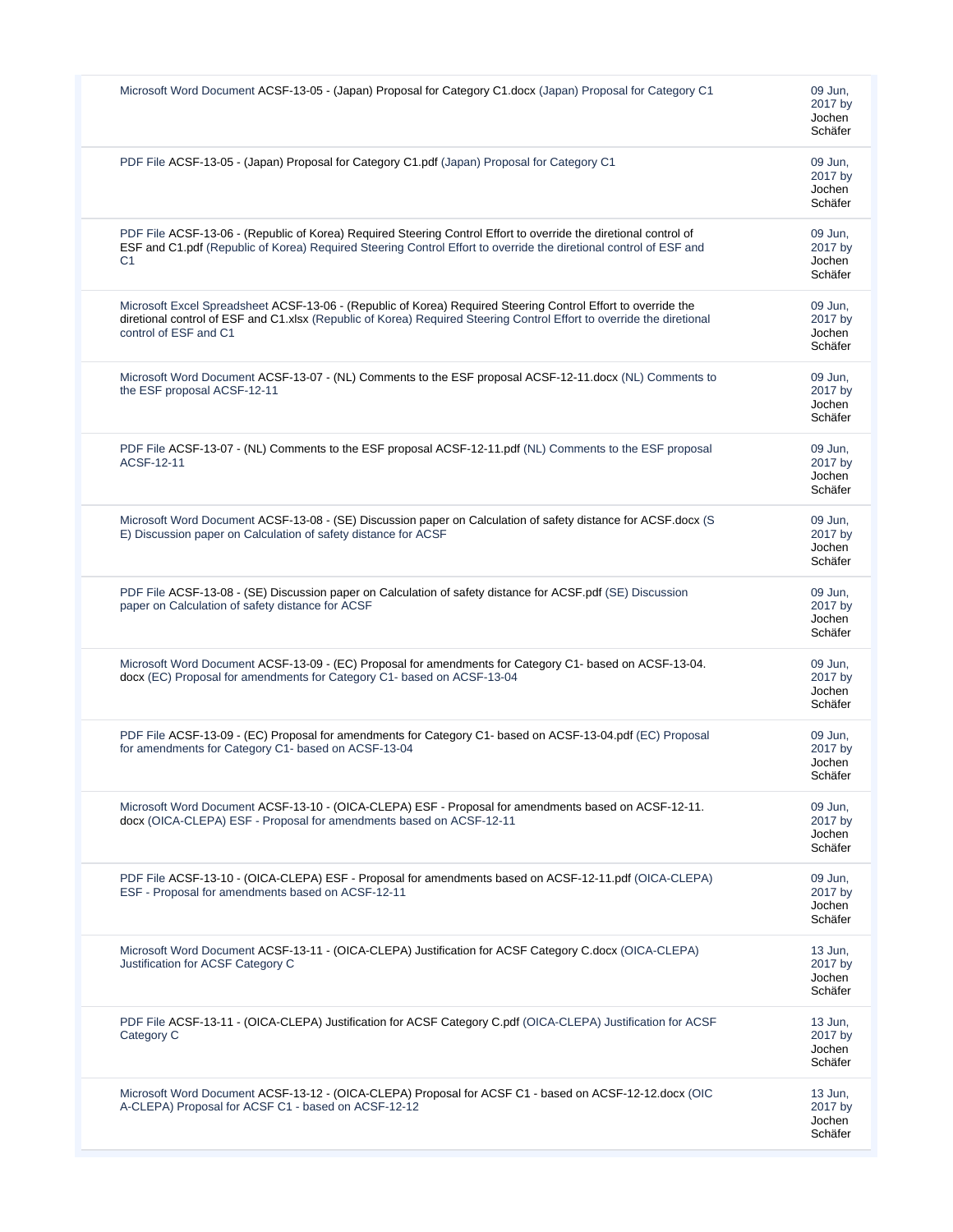| PDF File ACSF-13-12 - (OICA-CLEPA) Proposal for ACSF C1 - based on ACSF-12-12.pdf (OICA-CLEPA)<br>Proposal for ACSF C1 - based on ACSF-12-12                                 | 13 Jun.<br>2017 by<br>Jochen<br>Schäfer |
|------------------------------------------------------------------------------------------------------------------------------------------------------------------------------|-----------------------------------------|
| Microsoft Word Document ACSF-13-13 - (Japan) False reaction test for ESF.docx (Japan) False reaction test for<br><b>ESF</b>                                                  | 13 Jun,<br>2017 by<br>Jochen<br>Schäfer |
| PDF File ACSF-13-13 - (Japan) False reaction test for ESF pdf (Japan) False reaction test for ESF                                                                            | 13 Jun,<br>2017 by<br>Jochen<br>Schäfer |
| PDF File ACSF-13-14 - (Japan) Position of a plastic sheet.pdf (Japan) Position of a plastic sheet                                                                            | 13 Jun,<br>2017 by<br>Jochen<br>Schäfer |
| Microsoft Powerpoint Presentation ACSF-13-14 - (Japan) Position of a plastic sheet.pptx (Japan) Position of a<br>plastic sheet                                               | 13 Jun.<br>2017 by<br>Jochen<br>Schäfer |
| PDF File ACSF-13-14 -Rev.1 - (Japan) Position of a plastic sheet.pdf (Japan) Position of a plastic sheet                                                                     | 19 Jun,<br>2017 by<br>Jochen<br>Schäfer |
| Microsoft Powerpoint Presentation ACSF-13-14 -Rev.1 - (Japan) Position of a plastic sheet.pptx (Japan) Position of<br>a plastic sheet                                        | 19 Jun,<br>2017 by<br>Jochen<br>Schäfer |
| PDF File ACSF-13-15 - (OICA-CLEPA) Sensor performance requirements and testing.pdf (OICA-CLEPA) Sensor<br>performance requirements and testing                               | 13 Jun,<br>2017 by<br>Jochen<br>Schäfer |
| Microsoft Powerpoint Presentation ACSF-13-15 - (OICA-CLEPA) Sensor performance requirements and testing.<br>pptx (OICA-CLEPA) Sensor performance requirements and testing    | 13 Jun,<br>2017 by<br>Jochen<br>Schäfer |
| Microsoft Word Document ACSF-13-16 - (Secretary) Consolidated Document for ACSF-C1 - incl. Homework.docx (<br>Secretary) Consolidated Document for ACSF-C1 - incl. Homework  | 19 Jun,<br>2017 by<br>Jochen<br>Schäfer |
| PDF File ACSF-13-16 - (Secretary) Consolidated Document for ACSF-C1 - incl. Homework.pdf (Secretary)<br>Consolidated Document for ACSF-C1 - incl. Homework                   | 19 Jun.<br>2017 by<br>Jochen<br>Schäfer |
| Microsoft Word Document ACSF-13-17 - (Secretary) Consolidated Document for ACSF-ESF - incl. Homework.docx<br>(Secretary) Consolidated Document for ACSF-ESF - incl. Homework | 19 Jun,<br>2017 by<br>Jochen<br>Schäfer |
| PDF File ACSF-13-17 - (Secretary) Consolidated Document for ACSF-ESF - incl. Homework.pdf (Secretary)<br>Consolidated Document for ACSF-ESF - incl. Homework                 | 19 Jun,<br>2017 by<br>Jochen<br>Schäfer |
| Microsoft Word Document ACSF-13-18 - (Secretary) Draft report of 13th session.docx (Secretary) Draft report of<br>13th session                                               | 05 Jul.<br>2017 by<br>Jochen<br>Schäfer |
| PDF File ACSF-13-18 - (Secretary) Draft report of 13th session.pdf (Secretary) Draft report of 13th session                                                                  | 05 Jul.<br>2017 by<br>Jochen<br>Schäfer |
|                                                                                                                                                                              |                                         |